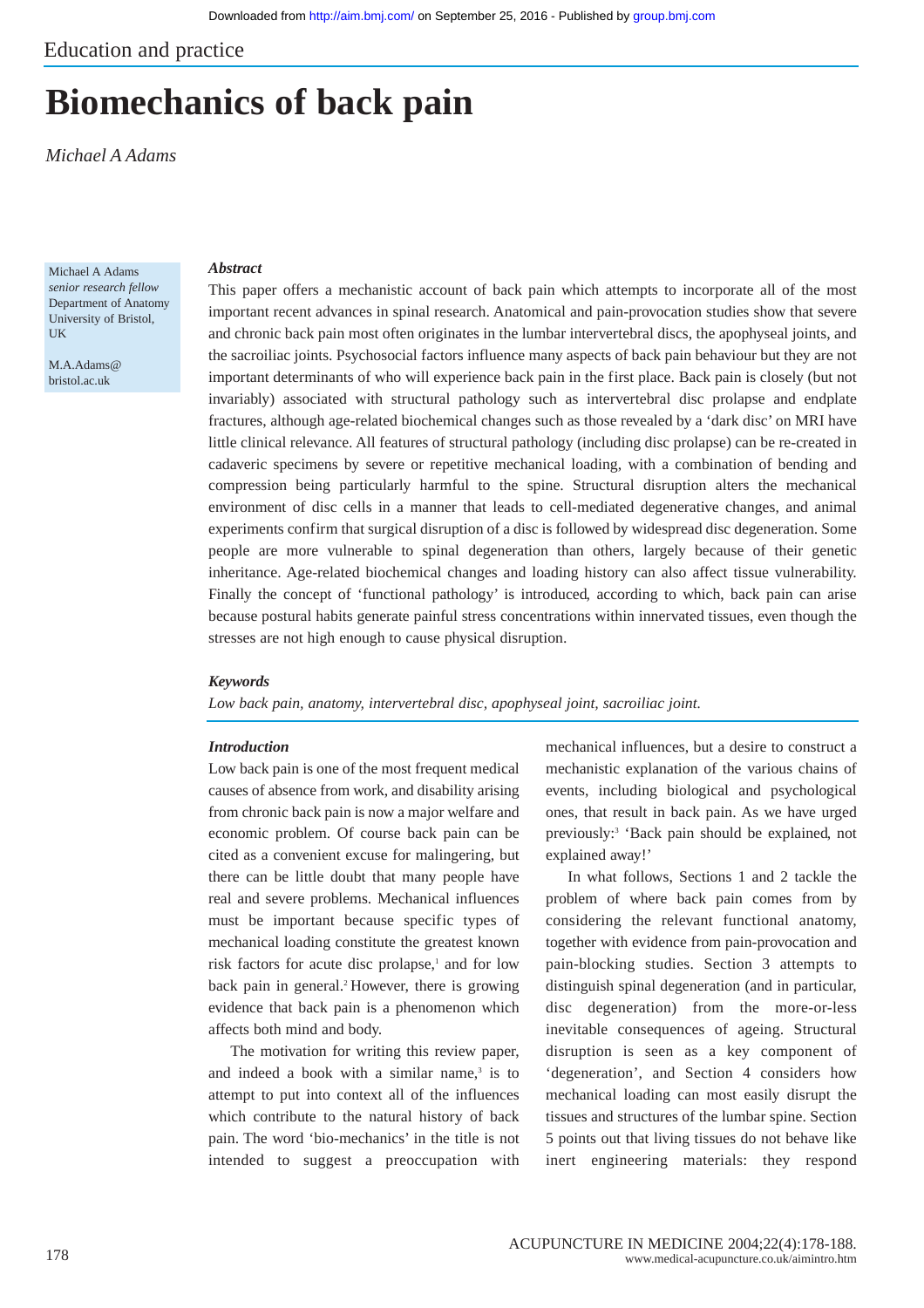biologically to their mechanical environment and to mechanical damage, and these responses may mask the essentially mechanical origin of 'degenerative' changes within them. Section 6 explains why certain individuals develop low back disorders while others, who may subject their backs to more severe mechanical loading, do not. The concept of a 'vulnerable' back is of major medico-legal importance. Section 7 suggests that the manner in which we sit and stand and move can create painful stress concentrations within innervated tissues, even though the tissues remain undamaged. Such 'functional pathology' may explain a great deal of transient back pain. Finally, the summary attempts to piece together all of the available evidence to form a simple and plausible account of the biomechanics of back pain.

# *1 Functional anatomy of the lumbar spine*

Lumbar vertebrae consist of a short weightbearing vertebral body, and a neural arch which encircles the spinal cord in a ring of bone (Figure 1). Vertebral bodies resist most of the compressive force acting down the long axis of the spine, whereas the neural arch protects the spinal cord and provides attachment points for muscles and ligaments. Adjacent vertebral bodies are separated by intervertebral discs, which comprise a soft deformable nucleus pulposus surrounded by the tough concentric layers (lamellae) of the annulus fibrosus. Intervertebral discs allow small movements between vertebrae, and distribute compressive loading evenly on to the vertebral bodies. The nucleus behaves like a pressurised fluid, and generates tensile 'hoop' stresses on the annulus so that excessive compressive loading of the spine can lead to tensile failure in the annulus.<sup>4</sup> Spinal stability is aided by the apophyseal joints which join adjacent neural arches, and which have cartilage-covered articular surfaces orientated more vertically than horizontally. These joints resist horizontal forces acting on the spine, and protect the lumbar discs from excessive shear and torsion.3 In lordotic postures, the neural arches can resist more than half of the compressive force acting on the spine, especially following sustained loading at constant force or disc degeneration, both of which narrow the discs and bring the neural arches closer together.5 Various intervertebral



*Figure 1 Upper image shows a lumbar 'motion segment' consisting of two vertebrae and the intervening disc and ligaments. (vb – vertebral body; af – annulus fibrosus; np – nucleus pulposus; aj – apophyseal joints; pll – posterior longitudinal ligament.) The middle image shows the direction of 'hoop stresses' (T) in the annulus fibrosus of the intervertebral disc. The lower image shows part of the annulus 'exploded' to show its lamellar structure.* 

ligaments span adjacent vertebrae, and mostly serve to limit bending movements of the spine.3 Fibres of the interspinous and capsular ligaments vary in length and orientation, and appear to be deployed specifically to resist flexion movements.<sup>3</sup>

# *2 Where does back pain come from?*

This fundamental question is difficult to answer, because the spine is such a deep structure that it is not amenable to close observation or palpation. It is widely suspected that many transient episodes of back pain arise from the back muscles, perhaps in the region of their musculotendinous junctions, but there is no reliable proof of this. Recent research has, however, made progress in identifying the sources of severe and chronic back pain.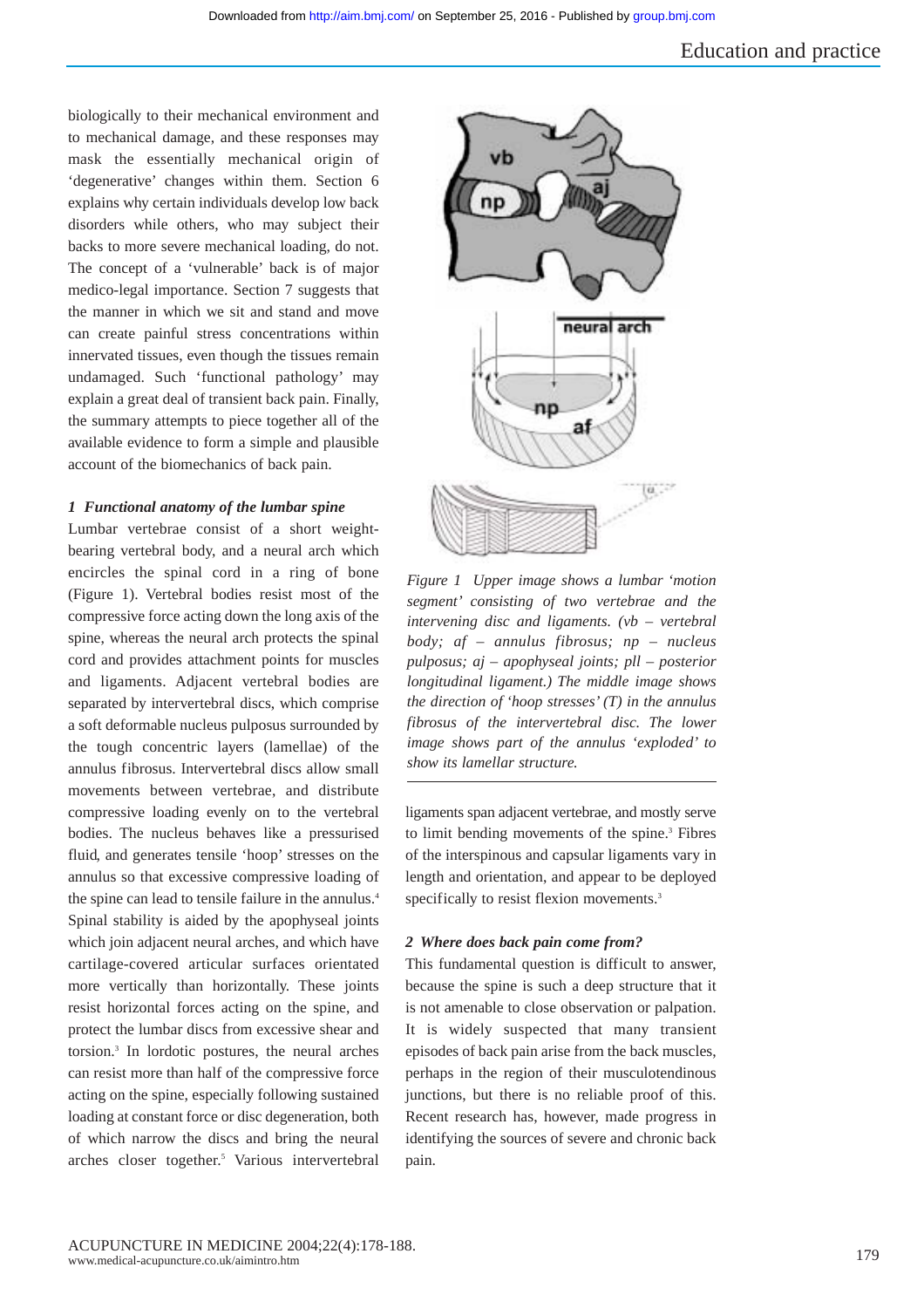

*Figure 2 Posterior view of a motion segment with the neural arch removed at the pedicles (p). The mixed sinuvertebral nerve (svn) contains fibres from the grey rami communicantes (gr) and from the ventral ramus (vr) of the somatic nerve root. It forms a dense plexus within the posterior longitudinal ligament (pll), and some fibres penetrate the peripheral annulus fibrosus (af). (Adapted from Bogduk N. The innervation of the intervertebral discs. In Grieve's Modern Manual Therapy, Edinburgh: Churchill Livingstone; 1994, with permission from Elsevier).*

# *Anatomical evidence*

The innervation of most spinal structures is uncontroversial and has been summarised recently by Bogduk and Twomey.<sup>6</sup> The dorsal rami of each spinal nerve divides into three branches: the lateral, the intermediate and the medial. Lateral branches supply the iliocostalis lumborum muscle and the skin; intermediate branches supply the longissimus muscle and the apophyseal joints; and medial branches supply the apophyseal joints, the interspinous and multifidus muscles, and the interspinous ligament. Each medial branch supplies the apophyseal joints at its own level and the one below. Vertebral body endplates have sensory innervation and so they also have the potential to be painful.7 The posterior longitudinal ligament contains an extensive plexus of nerve fibres with free and encapsulated endings.<sup>8</sup>

The innervation of intervertebral discs has long been controversial, with negative findings being taken at face value, or attributed to technical



*Figure 3 Mid-sagittal sections through four intervertebral discs (anterior on left) are shown. A: young 'grade one' disc. B: mature 'grade two' disc. C: young degenerated 'grade three' disc. Note the inwards-bulging lamellae and disrupted endplate. D: young severely degenerated 'grade four' disc. (Reproduced from an original colour print in Adams MA, Bogduk N, Burton K, Dolan T. The Biomechanics of Back Pain. Edinburgh: Churchill Livingstone; 2002, with permission from Elsevier).*

failure. However, it is now widely accepted that the grey rami communicantes, which arise from the lumbar sympathetic trunks, join the ventral rami of the lumbar spinal nerves to form a mixed nerve, the sinuvertebral nerve, which then supplies the posterior and posterolateral annulus fibrosus, and the posterior longitudinal ligament,<sup>6;8</sup> as shown in Figure 2. Within healthy discs, free nerve endings of various types have been identified in the outermost few millimetres of the annulus fibrosus, coinciding with the collagen-rich tensile region of the outer annulus which exhibits little or no compressive stress (Figure 3). Nerves fibres, or the capillaries upon which they depend, may be unable to withstand the high hydrostatic pressure in the inner annulus and nucleus. Nerve endings and capillaries can grow in towards the centre of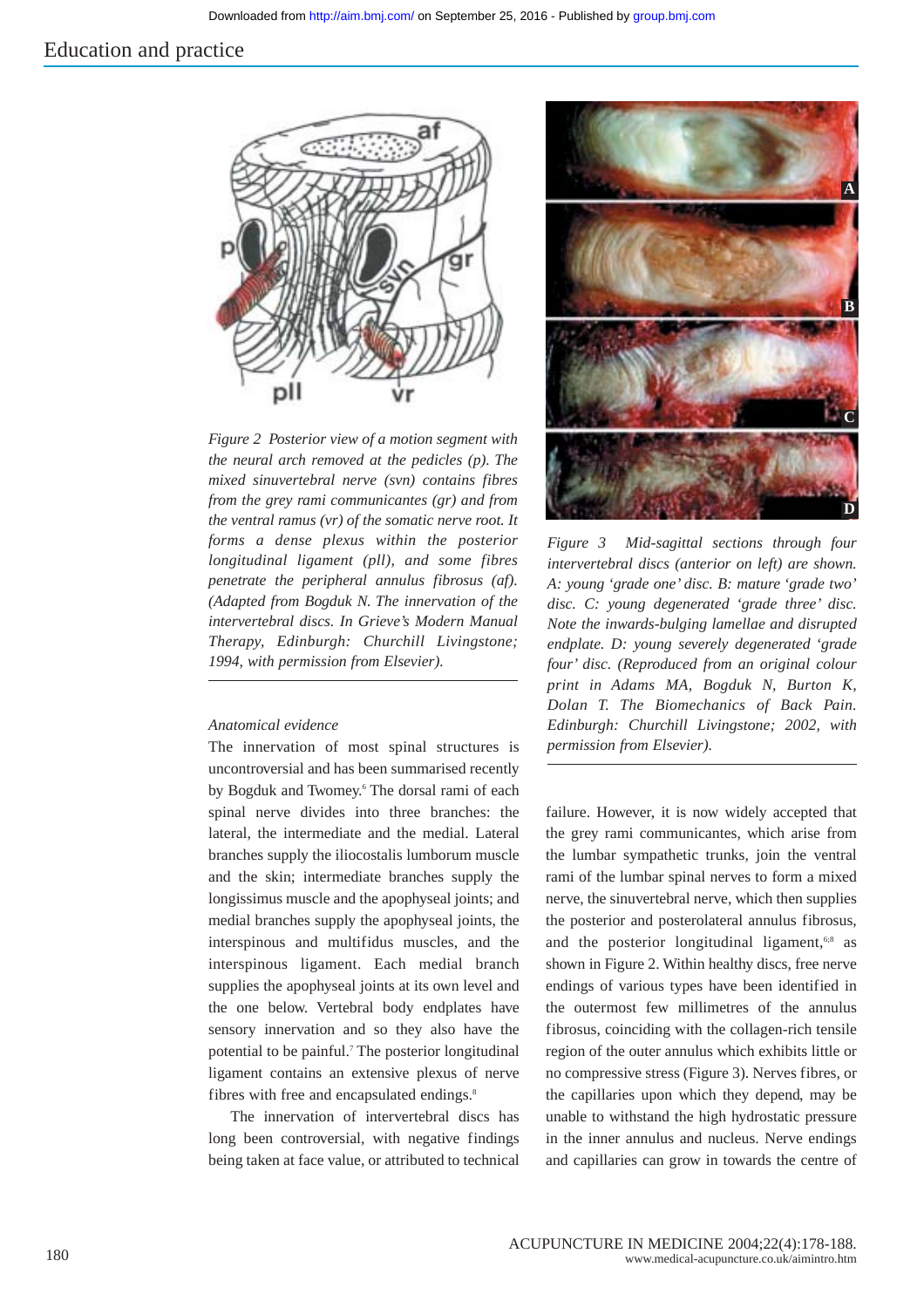degenerated and painful discs,<sup>9</sup> which generally do not exhibit high hydrostatic pressures (Figure 3).

### *Pain-provocation studies*

A large study on conscious patients undergoing surgery for herniated disc or spinal stenosis showed that leg pain could be reproduced only from an inflamed or mechanically compromised nerve root, and that the posterior annulus was 'exquisitely tender' in one third of patients, 'moderately tender' in another third, and insensitive in the rest.10 Back pain produced from the annulus was similar to that suffered preoperatively. The facet joint capsule produced some sharp, localised pain in approximately 30% of patients, but the ligaments, fascia and muscles were relatively insensitive. The importance of the apophyseal joints in producing low back pain was investigated further by Schwarzer et al,<sup>11</sup> who injected local anaesthetic into several facet joints in each patient, and found that 15% of them obtained considerable pain relief from the same joint on more than one occasion. The authors concluded that the apophyseal joints are frequently a cause of pain, but questioned the existence of a specific 'facet syndrome'. Similar techniques have shown that the sacro-iliac joints are a major source of symptoms in approximately 30% of patients with chronic back pain below the level of L5-S1.<sup>12</sup>

# *Psycho-social factors*

Questionnaires can be used to quantify a variety of personal characteristics such as depressive tendencies, attitudes towards health and health professionals, and interactions with work colleagues. These questionnaire scores in turn are important predictors of all aspects of back pain behaviour including the recognition of discomfort as 'pain', the decision to report it, to take time off work, to become disabled, to develop chronic pain, and to respond (or not) to treatment. Recognition of the importance of these factors has been termed a 'Back Pain Revolution' by the author of a book of that name,<sup>13</sup> because it represents a radical departure from a simple 'injury model' of back pain. Nevertheless, it remains true that psychosocial factors are not important predictors of who will develop back pain in the first place,

and what back pain they do predict tends to be relatively trivial.<sup>14;15</sup>

# *3 Ageing, degeneration and pain in lumbar intervertebral discs*

It is important to distinguish between ageing and degeneration in the spine, because only the latter is likely to be painful. As discussed previously, $3$ 'ageing' should include only those changes which occur inevitably and which are predominantly biochemical in nature, as described in section 7. Degeneration, on the other hand, implies a degradation of structure and/or function that is superimposed on top of the normal ageing process.

Adams et al have attempted to distinguish between ageing and degeneration in cadaveric lumbar discs (Figure 4), using gross structure and mechanical (dys)function as the main criterion.4 Disc function was assessed by pulling a miniature pressure transducer through the loaded disc. Transducer output is approximately equal to the average compressive stress acting perpendicular to its membrane,<sup>16</sup> and the resulting 'stress profiles' show that young and healthy ('grade one') discs exhibit a constant hydrostatic pressure throughout the nucleus and inner annulus (Figure 4A). The disc behaves like a water bed. Older discs which show no signs of structural disruption ('grade two') exhibit a smaller hydrostatic nucleus, and a thicker annulus which can sustain small stress concentrations in the annulus, usually posterior to the nucleus (Figure 4B). Moderately degenerated discs ('grade three') show evidence of structural disruption in the annulus or endplate, and these changes are accompanied by high stress concentrations in the annulus, and a decompressed nucleus (Figure 4C). Severely degenerated ('grade four') discs are so disrupted that they are often difficult to pass a transducer through, but when measurements can be made, they show very irregular stress distributions, and evidence that compressive load-bearing is being transferred to the neural arch. $5$  Evidently severe disc narrowing brings the neural arches close together, and they can then resist up to 90% of the compressive force acting on the spine.<sup>5</sup>

Certain general conclusions can be drawn from these experiments. Firstly, disc mechanical function is affected more by structural disruption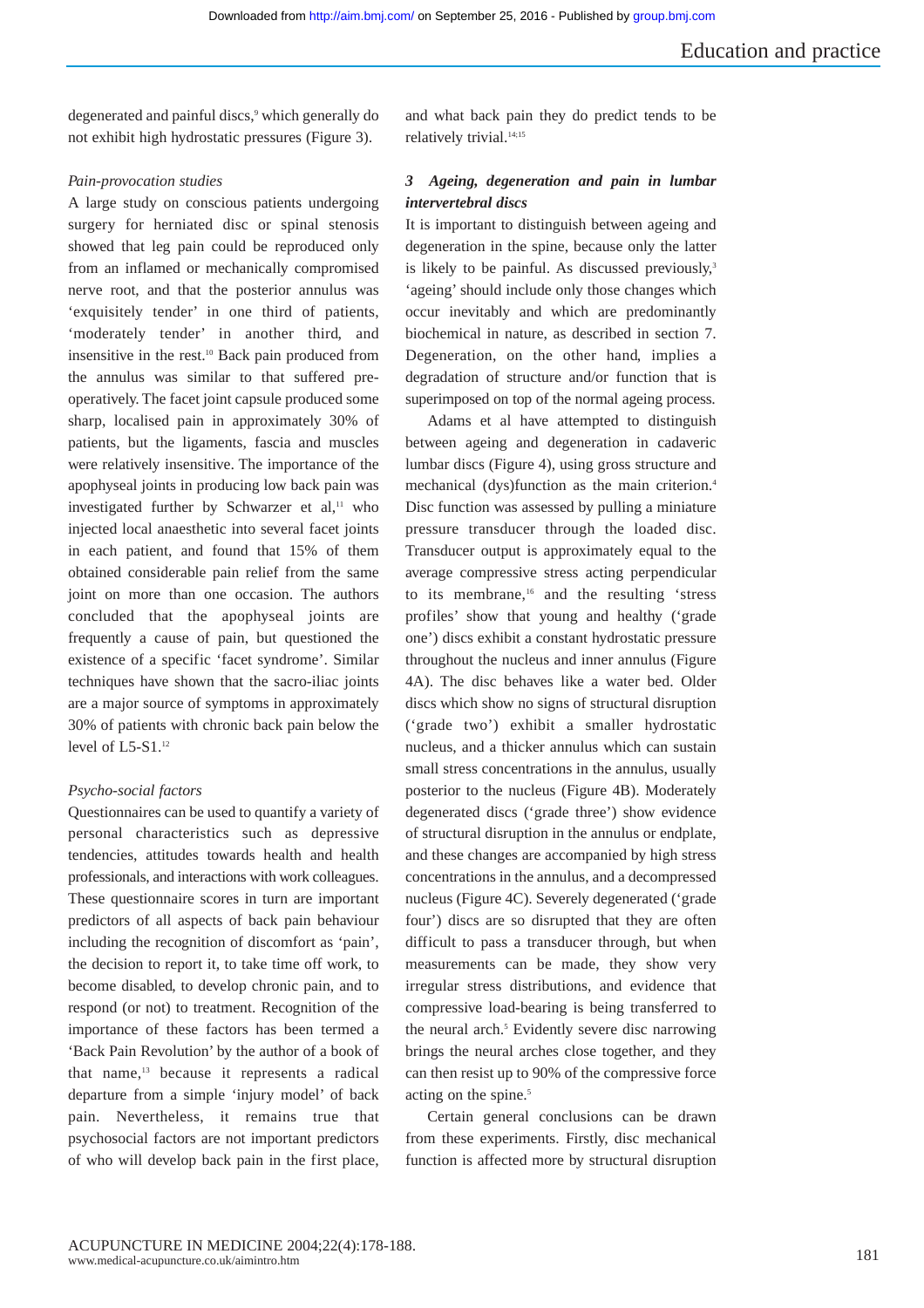

*Figure 4 'Stress profiles' showing the distribution of compressive stress across the mid-sagittal diameter of lumbar intervertebral discs. A: 'grade one'disc. B: 'grade two'disc. C:'grade three'disc. Compare with Figure 3. (Adapted from Adams MA, Bogduk N, Burton K, Dolan T. The Biomechanics of Back Pain. Edinburgh: Churchill Livingstone; 2002, with permission from Elsevier).*

than by the biochemical changes of ageing. Secondly, structural disruption prevents a disc from equalising load on the vertebrae, and regions of very high and very low stress are created within the tissue. These stress concentrations occur in (or close to) regions of the annulus which are

innervated, and there is some evidence from clinical studies that they can indeed be painful.<sup>17</sup> Epidemiological studies also show that back pain is associated with evidence of disc disruption, such as radial fissures, disc prolapse, endplate fracture, or a collapse in disc height, but not with the age-related biochemical changes which manifest on MRI scans as a 'dark disc'.18;19 So, there is growing evidence that pain arises from disrupted degenerated discs, but not from old dehydrated discs. However, even the most severe degenerative changes can sometimes be observed in people who have no back pain, suggesting that pain perception depends on biochemical painsensitisation mechanisms which are not yet fully understood,<sup>20</sup> as well as on stress concentrations. It is also possible that some individuals with degenerated and narrowed discs escape pain because much of the load-bearing has been transferred to the neural arch.

## *4 Mechanisms of injury to the lumbar spine*

Experiments on cadaveric spines have shown how specific types of mechanical loading can cause characteristic injuries to spinal tissues. These mechanisms have been extensively reviewed by the author,<sup>3;21</sup> and the applicability of such experiments to living people has been considered at length.22 Only a brief summary is provided here.

#### *Compression*

'Compressive' loading acts down the long axis of the spine, perpendicular to the discs, and mainly arises from tension in the longitudinal muscles of the back and abdomen.<sup>23</sup> The vertebral body is the spine's 'weak link' in compression, and always fails before the intervertebral discs, even if the latter are injured before loading commences.<sup>24</sup> Damage is mostly located in the end-plate or in the trabeculae just behind it, and is presumably caused by the nucleus pulposus of the adjacent disc bulging into the vertebra. Compressive damage arising from repetitive loading is probably a common event in life, because micro-fractures and healing trabeculae are found in most cadaveric vertebral bodies. Vertebral body damage decompresses the adjacent disc, $25$  and subsequently leads to internal disc disruption,<sup>25;26</sup> and further degenerative changes.<sup>27</sup>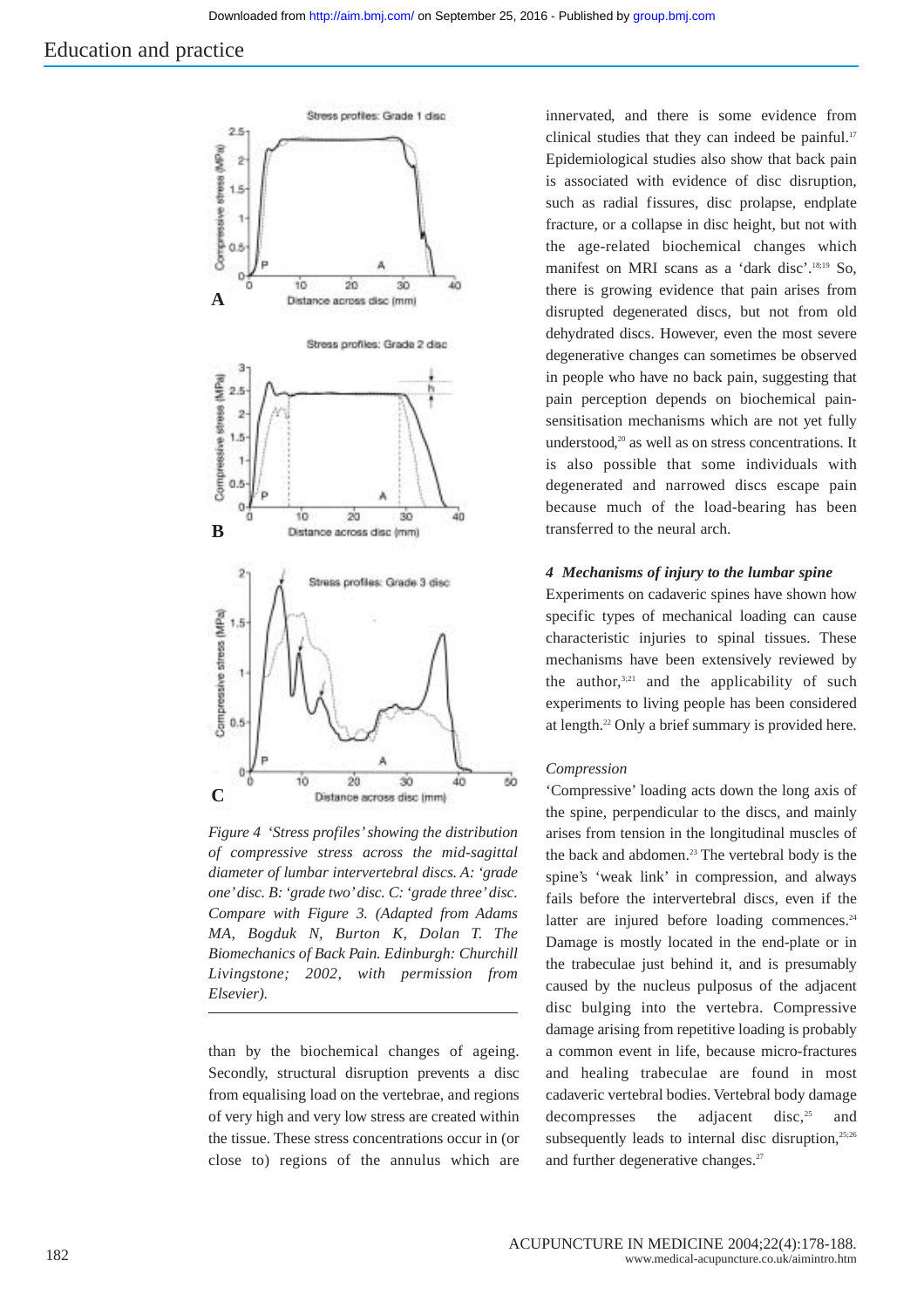Many old people suffer a characteristic anterior wedge fracture of one or more thora-columbar vertebrae, which can leave them with a kyphotic deformity sometimes referred to as 'dowager's hump'. This is a typical manifestation of osteoporosis, or generalised bone weakening secondary to hormonal changes, but local mechanical factors are also important. Severe disc degeneration and narrowing can cause the neural arch to 'stress shield' the anterior region of the vertebral body to such an extent that it loses bone mineral. This weakened region of bone is then heavily loaded when the person bends forwards, perhaps to pick something up, and fracture can result.<sup>28</sup>

### *Bending*

Anterior bending (flexion) of the lumbar spine is resisted by the ligaments of the neural arch, with the supraspinous and interspinous ligaments being the first to fail when physiological limits are exceeded. Further flexion will tear the apophyseal joint capsular ligaments, and extreme hyperflexion can tear the posterior annulus, or cause it to pull a chip of bone off the vertebral body. $29 \text{ In}$ living people, flexion is limited by the back muscles, but muscle protection can be lost following sustained or repeated bending movements, probably because creep deformation in spinal receptors effectively knocks out the protective muscle reflex.30 Backwards bending (extension) of the lumbar spine is resisted by compaction of the adjacent neural arches, and the first structures to be damaged are probably the apophyseal joints,<sup>31</sup> or the joint capsules.<sup>32</sup> Alternating full flexion and extension movements cause the neural arches of lumbar vertebrae to bend downwards and upwards, respectively, and the alternating compressive and tensile stresses acting on the pars interarticularis probably contribute to the characteristic defect known as spondylolysis.<sup>33</sup> Not surprisingly, young gymnasts and fast bowlers at cricket are most often affected. Bending of the spine in the frontal plane has received little attention, but if taken to extremes would probably injure an apophyseal joint.

# *Axial rotation*

In the lumbar spine, the orientation of the apophyseal joints leads to bony compaction after only 1-3° of axial rotation before the inter-

vertebral ligaments are substantially stretched.<sup>3</sup> Consequently, activities such as over-exuberant discus throwing may injure these joints, and possibly also the anterior regions of the intervertebral disc which lie furthest from the centre of axial rotation in the posterior annulus. In the thoracic spine, the more antero-posterior orientation of the apophyseal joints allows much more axial rotation, and it is possible that the disc could be damaged before the neural arch.

#### *Bending and compression*

If bending and compression are applied simultaneously to the lumbar spine (as they would be in life when someone lifts weights from the floor) then failure can sometimes occur by a posterior prolapse of the intervertebral disc.25;34 For prolapse to occur in a single loading cycle, either the compression or bending must exceed normal limits, and this explains why we do not all suffer this injury. In the laboratory, prolapse occurs most readily in 'grade two' discs from the lower lumbar spine of cadavers aged 40 to 50 years (Figure 5). The mechanism is illustrated in Figure 6. Repetitive application of bending and compression can cause radial fissures to grow into a posterolateral corner of a disc, resulting in the gradual expulsion of nucleus pulposus.<sup>35</sup>

### *5 Biological responses to injury*

For more than 50 years, conventional wisdom dictated that intervertebral discs could prolapse



*Figure 5 Mid-sagittal section through a 'grade two'intervertebral disc which has been induced to prolapse in the laboratory. Some nucleus pulposus has herniated through a radial fissure in the posterior annulus (right) and lies under the posterior longitudinal ligament. (Reproduced from an original colour print in Adams MA, Bogduk N, Burton K, Dolan T. The Biomechanics of Back Pain. Edinburgh: Churchill Livingstone; 2002, with permission from Elsevier.)*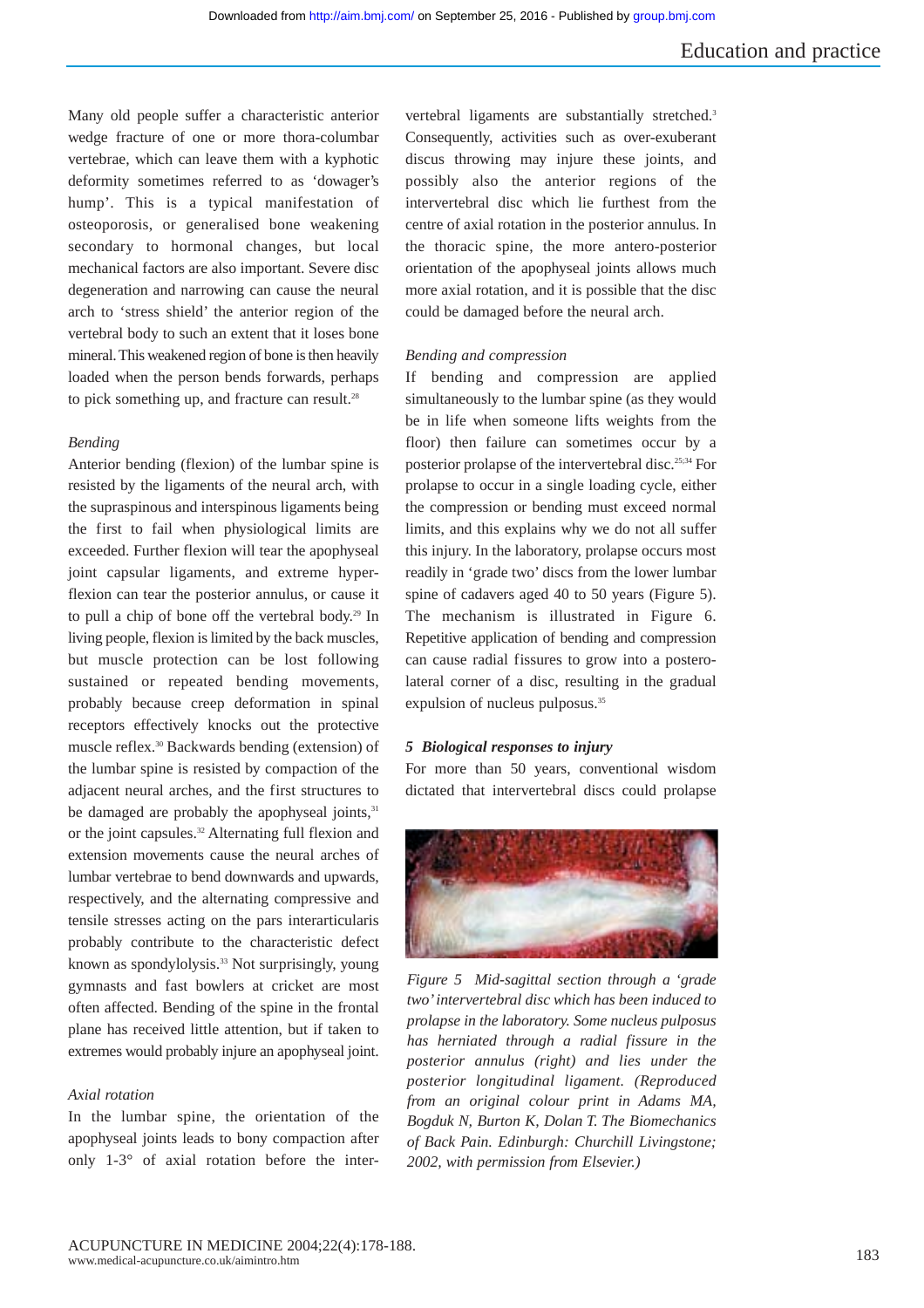

*Figure 6 The mechanism of disc prolapse. Left: compressive loading (C) always fractures the vertebral body endplate before damaging the disc. Right: the addition of bending (M) serves to stretch and weaken the posterior annulus, so that failure can occur by the extrusion of nucleus pulposus, or the outwards collapse (protrusion) of the annulus. (Reproduced from Adams MA, Bogduk N, Burton K, Dolan T. The Biomechanics of Back Pain. Edinburgh: Churchill Livingstone; 2002, with permission from Elsevier).*



*Figure 7 'Stress profiles' (see Figure 4) showing how fracture of a vertebral body endplate reduces compressive stresses in the anterior and central regions of the adjacent disc, and generates a stress concentration in the posterior annulus (left).* 

only when they were degenerated, but the only evidence supporting this dogma was that disc tissue removed at surgery was seldom 'normal'. We now know that degenerative changes can also follow injury, as the tissues' cells adapt to their altered mechanical (and sometimes nutritional) environment. Thus, an artificial scalpel injury to the annulus or endplate will cause disc degeneration in a range of animals, with a time span of weeks or months depending on the animal's size.27;36;37 Furthermore, a small study on human teenagers has found that significant disc degeneration occurs several years after an injury to a vertebral endplate.<sup>38</sup>

The mechanism responsible for injury-induced degeneration appears to be that structural damage to a disc or endplate creates regions of high and low stress within the disc, $25$  as shown in Figure 7. Tissue culture experiments show that disc cell metabolism is inhibited by exceptionally low and high pressures,<sup>39</sup> and that high pressures also stimulate the production of matrix degrading enzymes.40 Consequently, injury leads to impaired disc cell metabolism at precisely the time when increased metabolic activity is required to repair the damaged tissue. Degeneration is the result. Other tissues might be similarly affected by physical disruption, with the essential problem being that cells tend to respond to their local mechanical environment, rather than to the requirements of the whole tissue or structure.

Tissue injury could instigate degenerative changes by other means. For example, injury could kill cells directly, or disrupt blood vessels and thereby impair metabolite transport, or break down barriers and allow an inflammatory or autoimmune reaction to occur within the tissue.<sup>6</sup>

### *6 Predisposition to injury: 'vulnerable' tissues*

It is common experience that some people have stronger backs than others, and can perform tasks that their colleagues would not dare attempt. Cadaveric experimentation confirms that there are large inter-individual differences in the strength of skeletal tissues, and that these differences are partly attributable to size, and partly to quality, or strength per unit size. A number of factors explain why some backs are particularly strong, while others are more vulnerable to injury.

### *Genetic inheritance*

Recent studies on identical twins have shown that 70% of intervertebral disc degeneration can be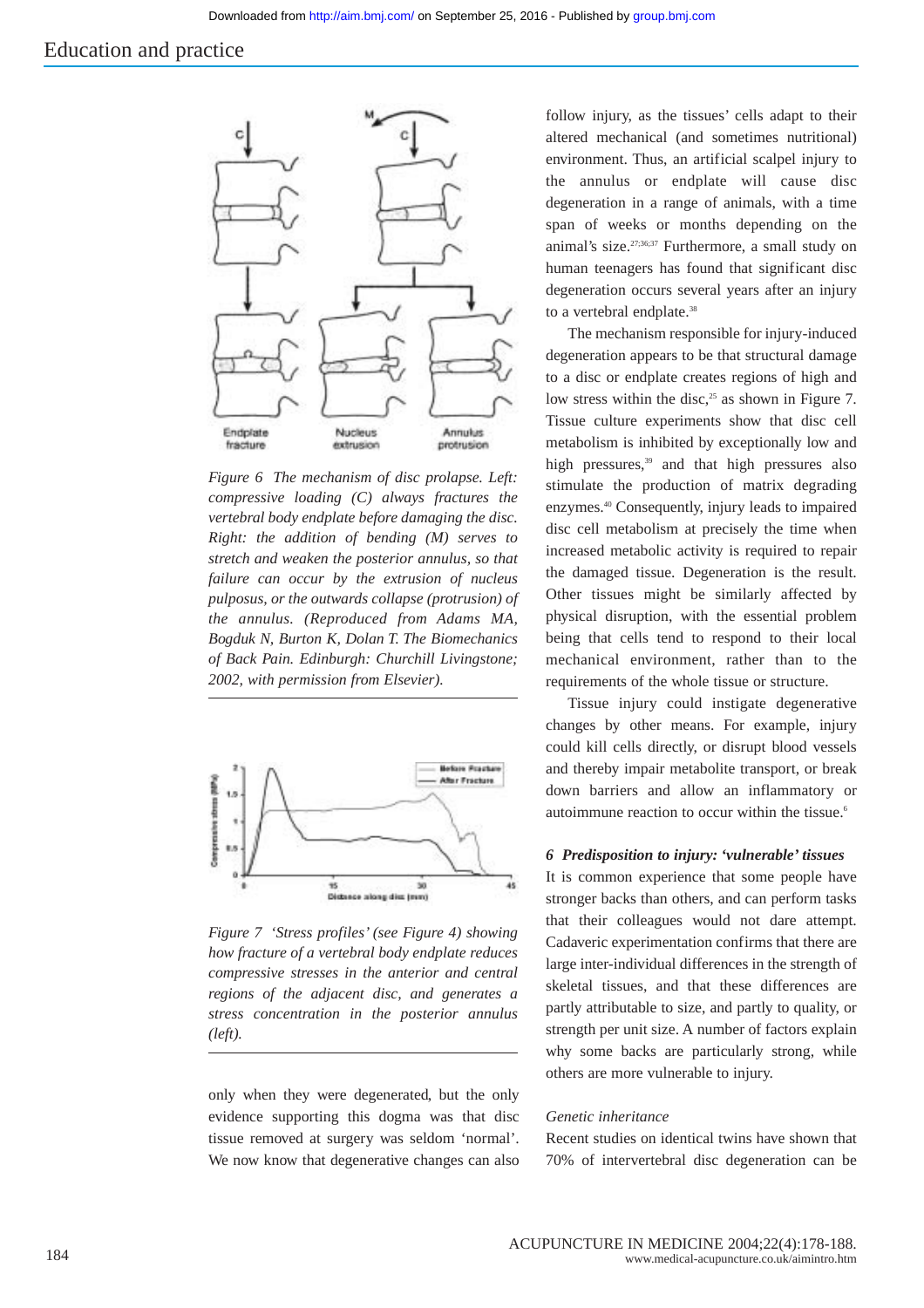attributed, in a statistical sense, to genetic inheritance rather than to the (mechanical) environment.41 Some of the genes responsible have been identified, such as those which code for vitamin D receptors, $42$  collagen Type IX, $43$  and proteoglycans.44 However, most of the genetic influence remains to be explained, and it is possible that genes for structural, mechanical, biochemical or metabolic factors could all be involved. Perhaps even neurological influences may render some people injury prone? What is clear already is that the genetic predisposition to disc degeneration involves many genes, and that it is not possible to distinguish between a minority of people with 'vulnerable' backs and a majority with 'normal' backs. Tissue vulnerability appears to be a continuous variable. This is of considerable medico-legal importance.

#### *Ageing*

Typical biochemical changes occur in ageing articular cartilage and intervertebral discs. The large proteoglycan molecules that bind water into the tissue become increasingly fragmented, and some fragments are lost, so that the tissue becomes increasingly dehydrated.45 This process is particularly marked in the nucleus, which becomes steadily more fibrous as proteoglycans are replaced by fibrous proteins including collagen. Loss of water from a disc reduces its ability to equalise loading on the vertebrae, so that the main functional consequence of age-related water loss is a decompressed nucleus, and stress concentrations in the annulus.46

Ageing also affects the collagen fibres which provide the tensile stiffness and strength of cartilage. Cross-links between collagen molecules slowly 'mature', creating thicker and stronger collagen fibres which cannot readily be degraded or remodelled when they become damaged. This increased stability of collagen allows additional cross-links to form, some of which involve glucose. The gradual and uncontrolled process of 'non-enzymatic glycation' steadily increases cross-linking between fibres, with the result that they becomes excessively stiff, unable to absorb energy when loaded quickly, and more vulnerable to injury. In effect, the tissue behaves like a woollen jumper that has become 'matted' during a hot wash! A side-effect of non-enzymatic glycation is that cartilage takes on the yellowbrown appearance associated with ageing tissues.

As far as disc prolapse is concerned, it appears that the most vulnerable discs are 'grade two' discs from middle aged people. These are old enough to have a weakened annulus, but young enough to have a hydrated nucleus capable of bursting through it.34

### *Loading history*

Repetitive loading can create microscopic damage within a material or tissue which gradually builds up until gross failure occurs. This phenomenon of 'fatigue failure' explains why vibrations can eventually cause aeroplane wings to fall off (unless the microdamage is monitored!) and why over-training can sometimes cause a 'stress fracture' in athletes. In living tissues, the process of damage accumulation is opposed by the process of adaptive remodelling, in which the tissue's cells attempt to strengthen the extracellular matrix so that it can meet the mechanical demands placed upon it (Figure 8). The situation is aptly summed



*Figure 8 In adaptive remodelling, connective tissue cells respond to low strain (deformation) by resorbing matrix, so that the matrix is less stiff and so deforms more (left). Similarly, the cells respond to high strain by stiffening the matrix and reducing strain to normal levels. (Reproduced from Adams MA, Bogduk N, Burton K, Dolan T. The Biomechanics of Back Pain. Edinburgh: Churchill Livingstone; 2002, with permission from Elsevier).*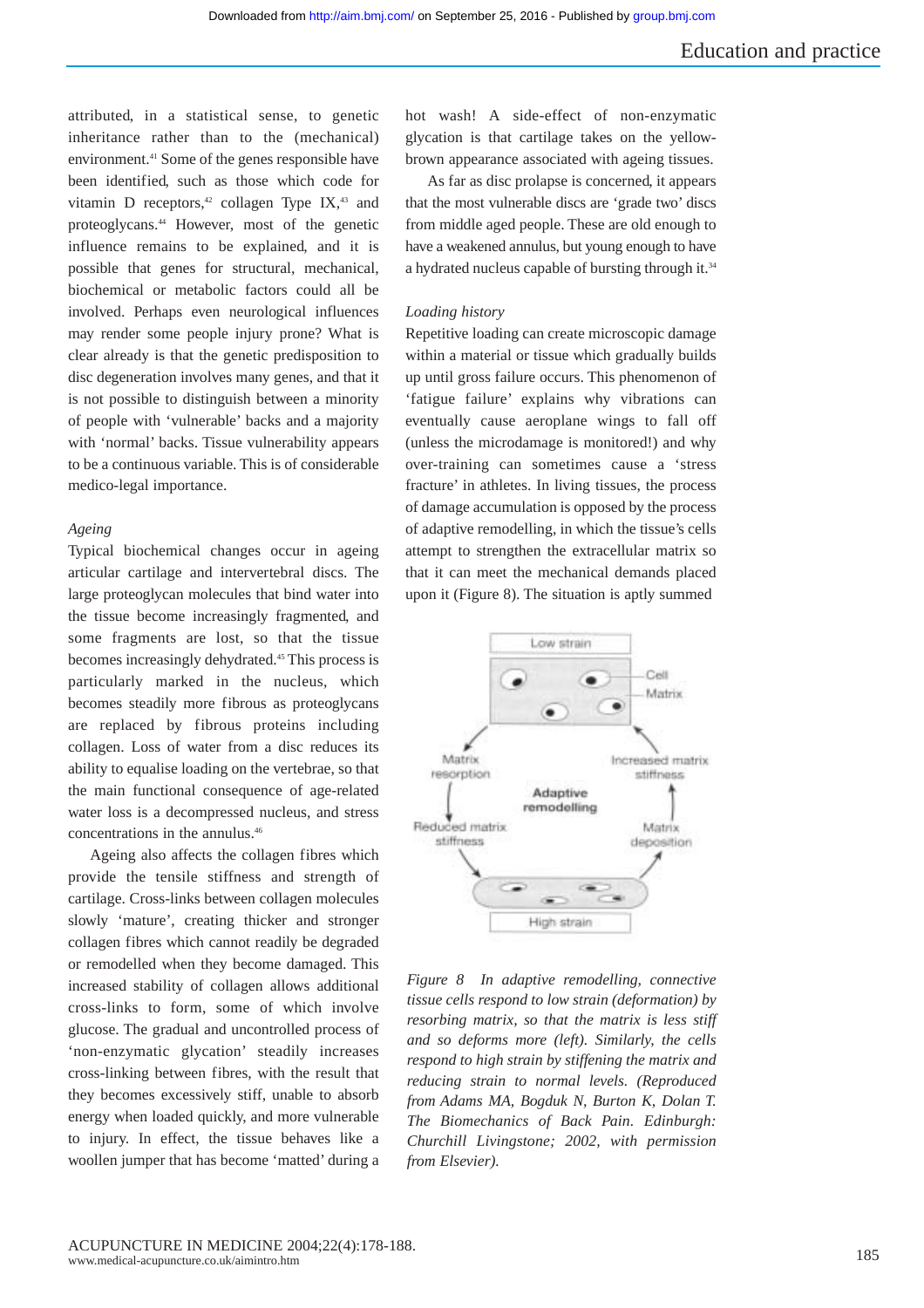up by Nietzsche's maxim: "That which does not kill me makes me stronger." Effectively there is a race between strengthening and weakening processes which can leave the tissue either hypertrophied, or injured. Microscopic damage would accumulate most rapidly in tissues such as disc or tendons which are loaded severely, and yet which have a poor blood supply and a low metabolic rate. Similar reasoning would suggest that loading history may lead to injury when an individual increases his level of physical activity suddenly, so that poorly vascularised tissues would be struggling to strengthen as fast as the adjacent bones and muscles.<sup>47</sup>

#### *Impaired nutrition*

Intervertebral discs are the largest avascular tissues in the body, and their small cell population receives a barely-adequate supply of nutrients. Any factor which impaired this already-precarious supply of nutrients may lead to cell death and degenerative changes. Cell culture studies have confirmed that disc cells deprived of oxygen have a greatly reduced metabolic rate, and that a prolonged shortage of glucose can kill them.48 This may explain why disc degeneration is associated with smoking.<sup>49</sup> However, a recent animal model suggests that links between impaired metabolite transport and disc degeneration are not straightforward.<sup>50</sup>

# *7 'Functional pathology': pain without tissue damage*

It is conceivable that stress concentrations in innervated tissues could give rise to pain, even if the stresses were not severe enough to cause damage. (A small stone in your shoe would demonstrate the mechanism nicely.) Experiments on living people have shown that spinal loading depends very much on the precise manner in which a person moves, $23$  and experiments on cadaveric spines have shown that the distribution of forces within and between spinal tissues is sensitive to the relative orientation of vertebrae (ie posture),28;51 and to the speed and duration of loading.<sup>46;52;53</sup> It follows that the manner in which a person uses their back may well be responsible for the presence or absence of back pain, even when imaging studies reveal no spinal pathology to

attribute symptoms to. This concept of 'functional pathology' fits in with conventional advice on 'good' and 'bad' posture, and appears to be little more than common sense, and yet it is very difficult to prove. If back ache did indeed arise this way, it would probably be as transient and reversible as the postures and habits that caused it.

#### *Summary*

Spinal tissues can age biochemically without becoming degenerated or painful. However a combination of genetic inheritance, ageing and loading history can make some tissues more vulnerable to injury or repetitive loading so that they become disrupted. Degenerative changes follow as cells respond to an unfavourable mechanical and nutritional environment, and a vicious circle of tissue weakening and further injury can develop, particularly within the intervertebral discs. Disrupted tissues give rise to localised stress concentrations which can be painful, but links between degenerative changes and pain are complicated by factors such as stressshielding and pain sensitisation. Psychosocial factors largely determine subsequent pain behaviour.

## *Acknowledgements*

Many of the ideas in this paper were developed during the preparation of a book 'The Biomechanics of Back Pain'3 and I would like to acknowledge the contributions from my coauthors: Nik Bogduk, Kim Burton and Trish Dolan. The author's current research is funded by the BBSRC, by Action Medical Research, and by the Arthritis Research Campaign.

#### *Reference list*

- 1. Kelsey JL, Githens PB, White AA 3rd, Holford TR, Walter SD, O'Connor T, et al. An epidemiologic study of lifting and twisting on the job and risk for acute prolapsed lumbar intervertebral disc. *J Orthop Res* 1984;2(1):61-6.
- 2. Marras WS, Lavender SA, Leurgans SE, Rajulu SL, Allread WG, Fathallah FA, et al. The role of dynamic three-dimensional trunk motion in occupationally- related low back disorders. The effects of workplace factors, trunk position, and trunk motion characteristics on risk of injury. *Spine* 1993;18(5):617-28.
- 3. Adams MA, Bogduk N, Burton K, Dolan P. *The Biomechanics of Back Pain*: Churchill Livingstone; Edinburgh; 2002.
- 4. Adams MA, McNally DS, Dolan P. 'Stress' distributions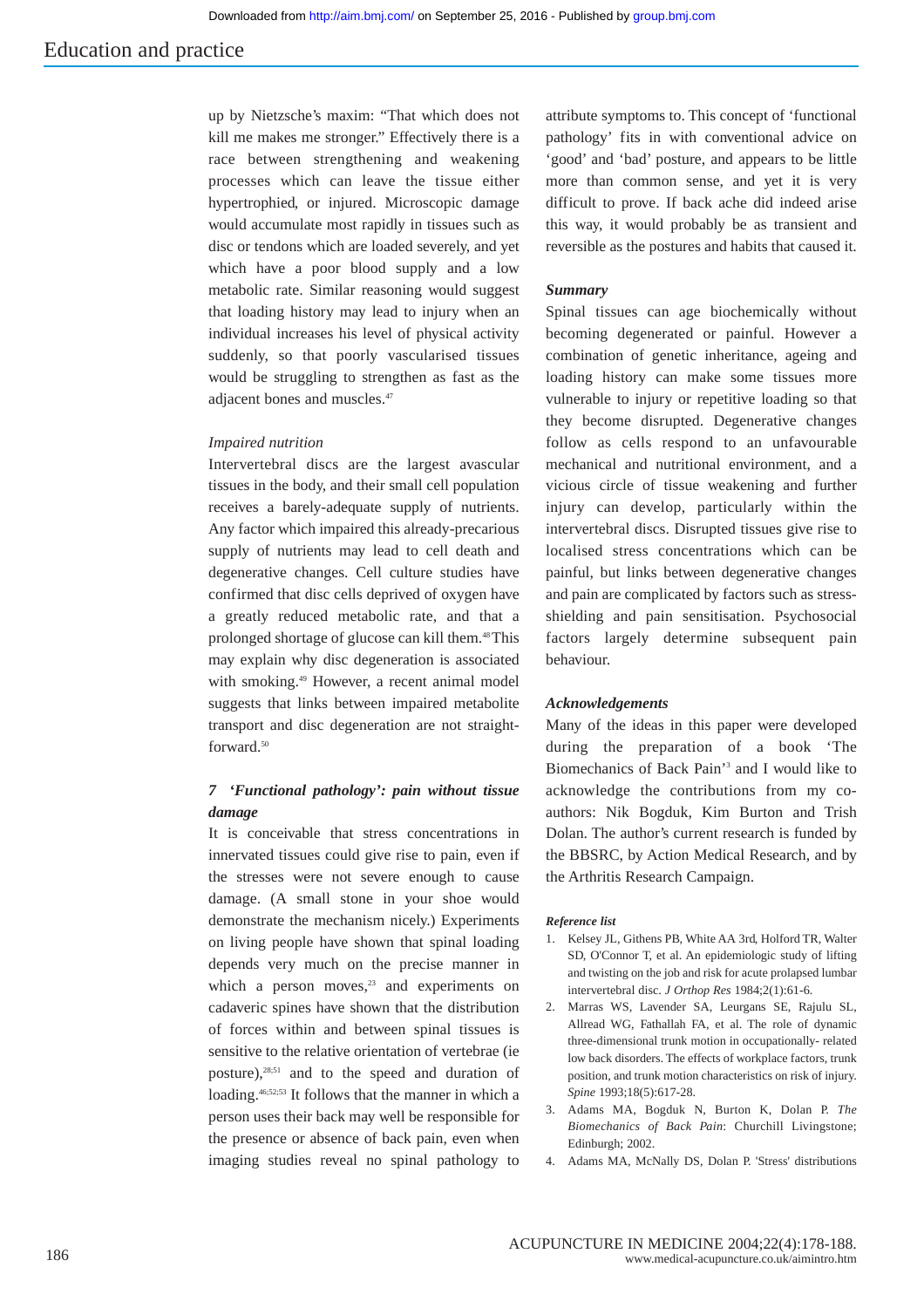inside intervertebral discs. The effects of age and degeneration. *J Bone Joint Surg Br* 1996;78(6):965-72.

- 5. Pollintine P, Przybyla AS, Dolan P, Adams MA. Neural arch load-bearing in old and degenerated spines. *J Biomech* 2004;37(2):197-204.
- 6. Bogduk N. *Clinical anatomy of the lumbar spine and sacrum.* 3rd ed. Edinburgh: Churchill Livingstone; 1997.
- 7. Brown MF, Hukkanen MV, McCarthy ID, Redfern DR, Batten JJ, Crock HV, et al. Sensory and sympathetic innervation of the vertebral endplate in patients with degenerative disc disease. *J Bone Joint Surg Br* 1997; 79(1):147-53.
- 8. Groen GJ, Baljet B, Drukker J. Nerves and nerve plexuses of the human vertebral column. *Am J Anat* 1990; 188(3):282-96.
- 9. Freemont AJ, Peacock TE, Goupille P, Hoyland JA, O'Brien J, Jayson MI. Nerve ingrowth into diseased intervertebral disc in chronic back pain. *Lancet* 1997; 350(9072):178-81.
- 10. Kuslich SD, Ulstrom CL, Michael CJ. The tissue origin of low back pain and sciatica: a report of pain response to tissue stimulation during operations on the lumbar spine using local anesthesia. *Orthop Clin North Am* 1991; 22(2):181-7.
- 11. Schwarzer AC, Wang SC, Bogduk N, McNaught PJ, Laurent R. Prevalence and clinical features of lumbar zygapophysial joint pain: a study in an Australian population with chronic low back pain. *Ann Rheum Dis* 1995;54(2):100-6.
- 12. Schwarzer AC, Aprill CN, Bogduk N. The sacroiliac joint in chronic low back pain. *Spine* 1995;20(1):31-7.
- 13. Waddell G. *The Back Pain Revolution*. Edinburgh: Churchill Livingstone; 1998.
- 14. Adams MA, Mannion AF, Dolan P. Personal risk factors for first-time low back pain. *Spine* 1999;24(23):2497-505.
- 15. Mannion AF, Dolan P, Adams MA. Psychological questionnaires: do 'abnormal' scores precede or follow first-time low back pain? *Spine* 1996;21(22):2603-11.
- 16. McMillan DW, McNally DS, Garbutt G, Adams MA. Stress distributions inside intervertebral discs: the validity of experimental 'stress profilometry'. *Proc Inst Mech Eng* [H] 1996;210(2):81-7.
- 17. McNally DS, Shackleford IM, Goodship AE, Mulholland RC. In vivo stress measurement can predict pain on discography. *Spine* 1996;21(22):2580-7.
- 18. Videman T, Battie MC, Gibbons LE, Maravilla K, Manninen H, Kaprio J. Associations between back pain history and lumbar MRI findings. *Spine* 2003;28(6):582-8.
- 19. Moneta GB, Videman T, Kaivanto K, Aprill C, Spivey M, Vanharanta H, et al. Reported pain during lumbar discography as a function of anular ruptures and disc degeneration. A re-analysis of 833 discograms. *Spine* 1994;19(17):1968-74.
- 20. Olmarker K, Nutu M, Storkson R. Changes in spontaneous behavior in rats exposed to experimental disc herniation are blocked by selective TNF-alpha inhibition. *Spine* 2003;28(15):1635-41; discussion 1642.
- 21. Adams MA, Dolan P. Recent advances in lumbar spinal mechanics and their clinical significance. *Clin Biomech* 1995;10(1):3-19.
- 22. Adams MA. Mechanical testing of the spine. An appraisal of methodology, results, and conclusions. *Spine* 1995; 20(19):2151-6.
- 23. Dolan P, Earley M, Adams MA. Bending and compressive stresses acting on the lumbar spine during lifting activities. *J Biomech* 1994;27(10):1237-48.
- 24. Brinckmann P. Injury of the annulus fibrosus and disc protrusions. An in vitro investigation on human lumbar discs. *Spine* 1986;11(2):149-53.
- 25. Adams MA, Freeman BJ, Morrison HP, Nelson IW, Dolan P. Mechanical initiation of intervertebral disc degeneration. *Spine* 2000;25(13):1625-36.
- 26. Crock HV. Internal disc disruption. A challenge to disc prolapse fifty years on. *Spine* 1986;11(6):650-3.
- 27. Holm S, Holm AK, Ekstrom L, Karladani A, Hansson T. Experimental disc degeneration due to endplate injury. *J Spinal Disord Tech* 2004;17(1):64-71.
- 28. Pollintine P, Dolan P, Tobias JH, Adams MA. Intervertebral disc degeneration can lead to 'stress shielding' of the anterior vertebral body: a cause of osteoporotic vertebral fracture? *Spine* 2004;29(7):774-82.
- 29. Adams MA, Green TP, Dolan P. The strength in anterior bending of lumbar intervertebral discs. *Spine* 1994; 19(19):2197-203.
- 30. Solomonow M, Zhou BH, Baratta RV, Lu Y, Harris M. Biomechanics of increased exposure to lumbar injury caused by cyclic loading: Part 1. Loss of reflexive muscular stabilization. *Spine* 1999;24(23):2426-34.
- 31. Adams MA, Dolan P, Hutton WC. The lumbar spine in backward bending. *Spine* 1988;13(9):1019-26.
- 32. Yang KH, King AI. Mechanism of facet load transmission as a hypothesis for low-back pain. *Spine* 1984;9(6):557-65.
- 33. Green TP, Allvey JC, Adams MA. Spondylolysis. Bending of the inferior articular processes of lumbar vertebrae during simulated spinal movements. *Spine* 1994; 19(23):2683-91.
- 34. Adams MA, Hutton WC. Prolapsed intervertebral disc. A hyperflexion injury 1981 Volvo Award in Basic Science. *Spine* 1982;7(3):184-91.
- 35. Adams MA, Hutton WC. Gradual disc prolapse. *Spine* 1985;10(6):524-31.
- 36. Osti OL, Vernon-Roberts B, Fraser RD. 1990 Volvo Award in experimental studies. Anulus tears and intervertebral disc degeneration. An experimental study using an animal model. *Spine* 1990;15(8):762-7.
- 37. Lipson SJ, Muir H. 1980 Volvo award in basic science. Proteoglycans in experimental intervertebral disc degeneration. *Spine* 1981;6(3):194-210.
- 38. Kerttula LI, Serlo WS, Tervonen OA, Paakko EL, Vanharanta HV. Post-traumatic findings of the spine after earlier vertebral fracture in young patients: clinical and MRI study. *Spine* 2000;25(9):1104-8.
- 39. Ishihara H, McNally DS, Urban JP, Hall AC. Effects of hydrostatic pressure on matrix synthesis in different regions of the intervertebral disk. *J Appl Physiol* 1996;80(3):839-46.
- 40. Handa T, Ishihara H, Ohshima H, Osada R, Tsuji H, Obata K. Effects of hydrostatic pressure on matrix synthesis and matrix metalloproteinase production in the human lumbar intervertebral disc. *Spine* 1997;22(10):1085-91.
- 41. Sambrook PN, MacGregor AJ, Spector TD. Genetic influences on cervical and lumbar disc degeneration: a magnetic resonance imaging study in twins. *Arthritis Rheum* 1999;42(2):366-72.
- 42. Videman T, Gibbons LE, Battie MC, Maravilla K, Vanninen E, Leppavuori J, et al. The relative roles of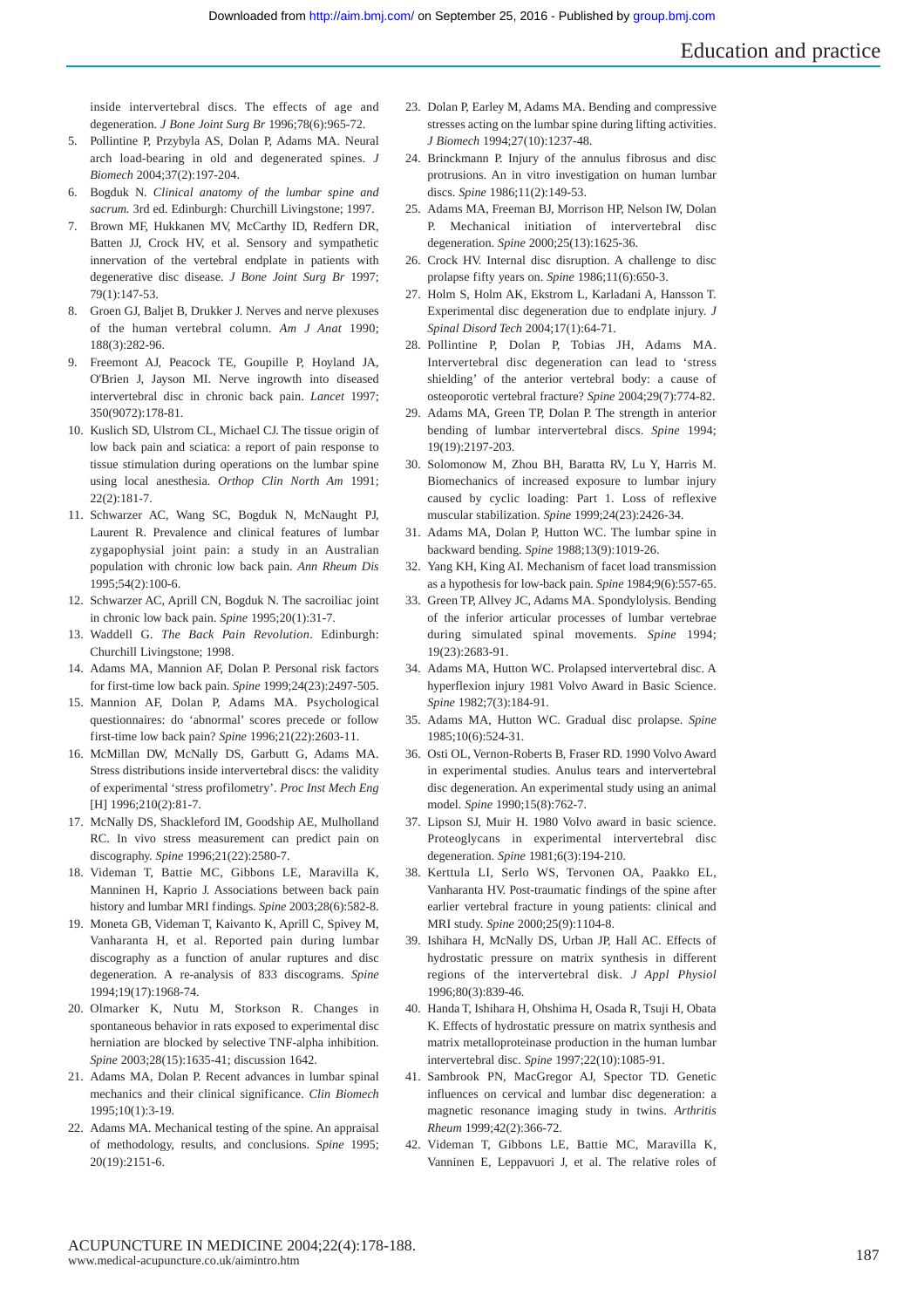intragenic polymorphisms of the vitamin d receptor gene in lumbar spine degeneration and bone density. *Spine* 2001;26(3):E7-E12.

- 43. Paassilta P, Lohiniva J, Goring HH, Perala M, Raina SS, Karppinen J, et al. Identification of a novel common genetic risk factor for lumbar disk disease. *Jama* 2001;285(14):1843-9.
- 44. Kawaguchi Y, Osada R, Kanamori M, Ishihara H, Ohmori K, Matsui H, et al. Association between an aggrecan gene polymorphism and lumbar disc degeneration. *Spine* 1999;24(23):2456-60.
- 45. Antoniou J, Steffen T, Nelson F, Winterbottom N, Hollander AP, Poole RA, et al. The human lumbar intervertebral disc: evidence for changes in the biosynthesis and denaturation of the extracellular matrix with growth, maturation, ageing, and degeneration. *J Clin Invest* 1996;98(4):996-1003.
- 46. Adams MA, McMillan DW, Green TP, Dolan P. Sustained loading generates stress concentrations in lumbar intervertebral discs. *Spine* 1996;21(4):434-8.
- 47. Adams MA, Dolan P. Could sudden increases in physical activity cause degeneration of intervertebral discs? *Lancet*

1997;350(9079):734-5.

- 48. Horner HA, Urban JP. 2001 Volvo Award Winner in Basic Science Studies: Effect of nutrient supply on the viability of cells from the nucleus pulposus of the intervertebral disc. *Spine* 2001;26(23):2543-9.
- 49. Battie MC, Videman T, Gill K, Moneta GB, Nyman R, Kaprio J, et al. 1991 Volvo Award in clinical sciences. Smoking and lumbar intervertebral disc degeneration: an MRI study of identical twins. *Spine* 1991;16(9):1015-21.
- 50. Hutton WC, Murakami H, Li J, Elmer WA, Yoon ST, Minamide A, et al. The effect of blocking a nutritional pathway to the intervertebral disc in the dog model. *J Spinal Disord Tech* 2004;17(1):53-63.
- 51. Adams MA, May S, Freeman BJ, Morrison HP, Dolan P. Effects of backward bending on lumbar intervertebral discs. Relevance to physical therapy treatments for low back pain. *Spine* 2000;25(4):431-7; discussion 438.
- 52. Adams MA, Dolan P. Time-dependent changes in the lumbar spine's resistance to bending. *Clin Biomech* 1996;11(4):194-200.
- 53. Adams MA, Dolan P, Hutton WC. Diurnal variations in the stresses on the lumbar spine. *Spine* 1987;12(2):130-7.